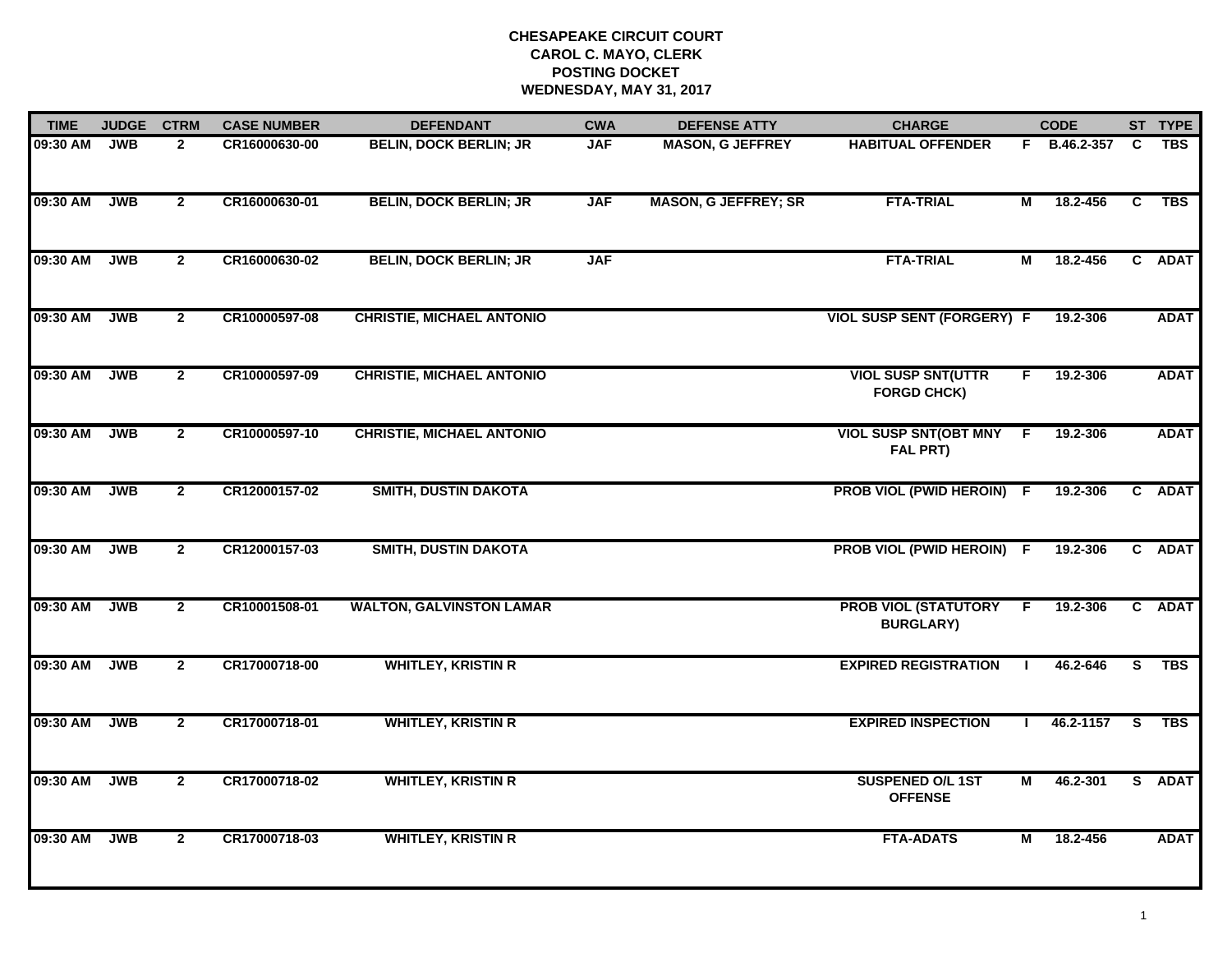## CHESAPEAKE CIRCUIT COURTCIVIL MOTIONS DOCKET WEDNESDAY, MAY 31, 2017

| <b>Hearing Time Judge Courtroom</b> |            |              | Case #        | <b>Plaintiff</b>                            | <b>Defendant</b>                        | <b>Plaintiff Attorney</b>               | <b>Defendant Attorney Hearing Type</b> |                 | <b>Duration</b> |
|-------------------------------------|------------|--------------|---------------|---------------------------------------------|-----------------------------------------|-----------------------------------------|----------------------------------------|-----------------|-----------------|
| 09:00 AM                            | <b>JWB</b> | 1            |               | CL16002214-00 NANNEY, CHANEL OLIVIA         | <b>SAWIN, TAYLOR ANTHONY</b>            | <b>MUNN, EMILY M</b>                    | <b>PROSE</b>                           | <b>MOPT</b>     | MHD             |
| 09:00 AM                            | <b>JWB</b> | $\mathbf{1}$ | CL16002924-00 | *BROWN, LEE ANN; INF                        | *WINSLOW, LYNN F                        | <b>CARNEGIE, KAREN</b><br><b>ROBINS</b> | <b>PROSE</b>                           | <b>MOT</b>      | <b>MHD</b>      |
| 09:00 AM                            | <b>JWB</b> | 1            | CL17000367-00 | <b>BUSH, KIMBERLY</b>                       | <b>BUSH, JASON</b>                      | <b>THIBAULT, BROOK M</b>                | <b>PROSE</b>                           | PL              | OM1H0D          |
| 09:00 AM                            | <b>JWB</b> | 1            |               | CL17000698-00 BANKS, RODNEY KIM; JR         | <b>DIVINE, SINCERE NAHSHON</b>          | <b>PROSE</b>                            | <b>PROSE</b>                           | <b>NAME</b>     | 30M 0 H 0 D     |
| 09:00 AM                            | <b>JWB</b> | $\mathbf{1}$ | CL17000981-00 | <b>COMMONWEALTH</b>                         | <b>BELCHER, JOSEPH N</b>                | <b>PROSE</b>                            | <b>PROSE</b>                           | <b>MOPT</b>     | M H D           |
| 09:00 AM                            | <b>EPG</b> | 3            | CL16000623-01 | <b>UMPHLETT, EMILY C</b>                    | <b>WATSON, CAMILLE L</b>                | <b>BRICKHOUSE, M</b><br><b>BRADLEY</b>  | <b>BUYRN, RICHARD L</b>                | <b>APTG</b>     | 30M 0 H 0 D     |
| 09:00 AM                            | <b>EPG</b> | 3            | CL16001044-00 | <b>KEARNEY, JEAPEA</b>                      | <b>SIVELS-KEARNEY, SHERRY</b>           | ALOUPAS, CARMELOU BUYRN, RICHARD L<br>G |                                        | <b>PTC</b>      | 15M 0 H 0 D     |
| 09:00 AM                            | <b>EPG</b> | $\mathbf{3}$ | CL16002340-01 | <b>BROWN, MARLA F</b>                       | <b>BROWN, LARRY W; III</b>              | <b>PROSE</b>                            | <b>MCCAULEY, ERIK</b><br>W             | $\overline{SC}$ | <b>MHD</b>      |
| 09:00 AM                            | <b>EPG</b> | 3            | CL17000029-00 | <b>HURST, REBECCA</b>                       | <b>HURST, TRAVIS</b>                    | <b>BOB JEFFRIES LAW PC</b>              |                                        | <b>MOT</b>      | 30M 0 H 0 D     |
| 09:00 AM                            | <b>EPG</b> | $\mathbf{3}$ | CL17000164-00 | <b>MILLS, SAMUEL KNOX</b>                   | <b>MILLS, MARY FAULKNER</b>             | <b>BRYANT, SUANNE</b><br><b>HARDEE</b>  | <b>PROSE</b>                           | <b>FD</b>       | 15M 0 H 0 D     |
| 09:00 AM                            | <b>EPG</b> | $\mathbf{3}$ | CL17000597-00 | *KING, JOHN T; III                          | *BOARD OF ZONING APPEAL                 | <b>SAMUEL, RYAN C</b>                   | <b>NA</b>                              | <b>HEAR</b>     | OM1H0D          |
| 09:00 AM                            | <b>EPG</b> | 3            | CL17000908-00 | <b>HOOD, ROBERT M</b>                       | <b>HOOD, PATRICIA M</b>                 | <b>PETERSON, JENNIFER</b><br>Е          | ALOUPAS,<br><b>CARMELOU G</b>          | <b>PL</b>       | <b>MHD</b>      |
| 09:00 AM                            | <b>EPG</b> | 3            | CL17001166-00 | <b>CBC SETTLEMENT</b><br><b>FUNDING LLC</b> | ALEXANDER, SHAVONNE HERETICK, STEPHEN E |                                         |                                        | <b>HEAR</b>     | 15M 0 H 0 D     |
| 09:00 AM                            | <b>TSW</b> | 4            | CJ16-48       | IN RE JUVENILE APPEAL                       | IN RE JUVENILE APPEAL                   | <b>PRICE, MICHAEL</b>                   |                                        | <b>PRES</b>     | 15M 0 H 0 D     |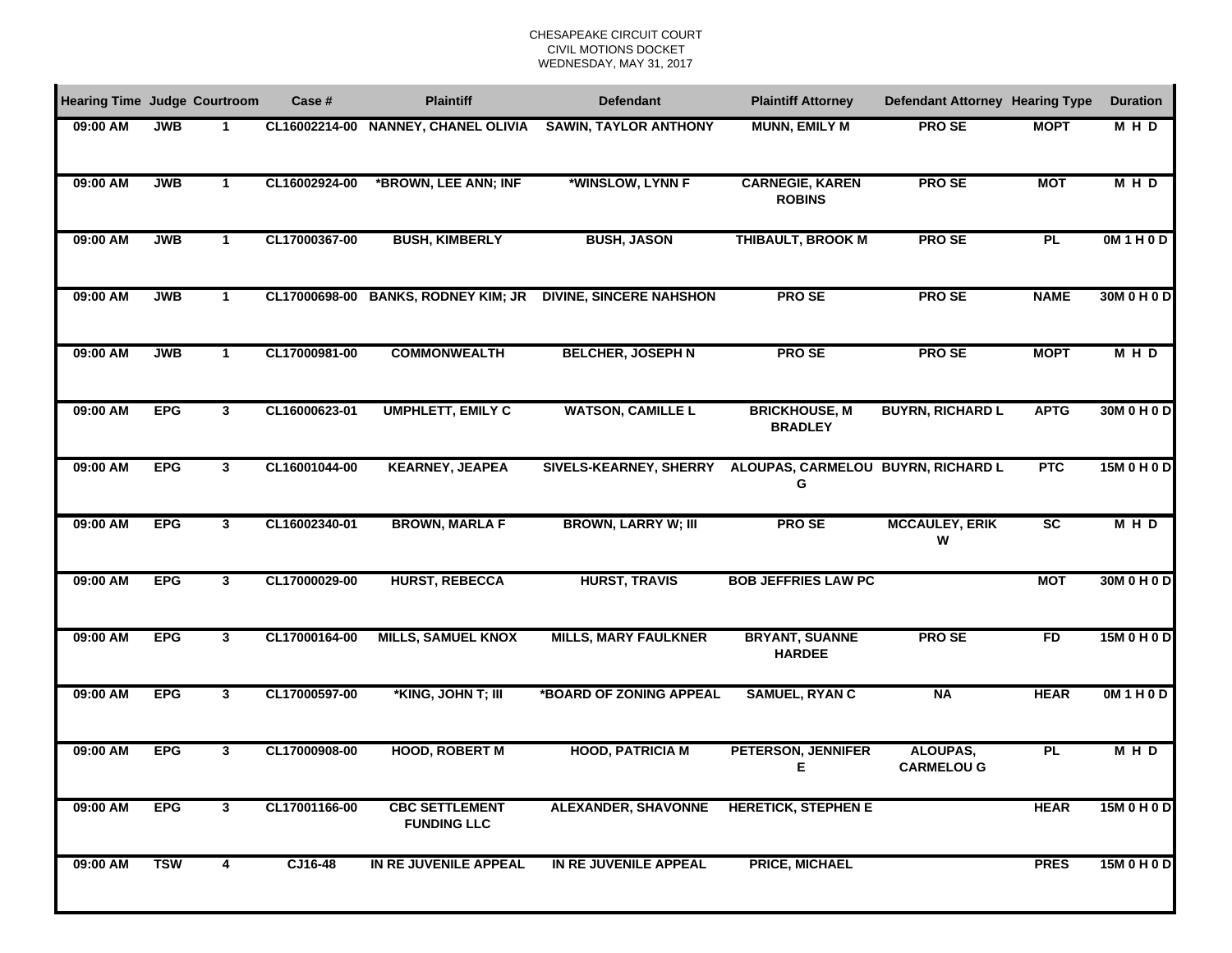## CHESAPEAKE CIRCUIT COURTCIVIL MOTIONS DOCKET WEDNESDAY, MAY 31, 2017

| <b>Hearing Time Judge Courtroom</b> |             |            | Case #        | <b>Plaintiff</b>                            | <b>Defendant</b>                              | <b>Plaintiff Attorney</b>               | Defendant Attorney Hearing Type     |             | <b>Duration</b> |
|-------------------------------------|-------------|------------|---------------|---------------------------------------------|-----------------------------------------------|-----------------------------------------|-------------------------------------|-------------|-----------------|
| 09:00 AM                            | <b>TSW</b>  | 4          | CL16000332-00 | <b>CAHOON, SHANNON</b>                      | <b>CAHOON, WALLACE G</b>                      | <b>WISE, LARRY</b>                      |                                     | <b>DEM</b>  | 30M 0 H 0 D     |
| 09:00 AM                            | <b>TSW</b>  | 4          | CL16003075-00 | <b>MACKEY, ALICE W</b>                      | *CHESAPEAKE<br><b>REHABILITATION</b>          | <b>PARKURST, WILLIAM B</b>              |                                     | <b>SANC</b> | <b>MHD</b>      |
| 09:00 AM                            | <b>TSW</b>  | 4          | CL16003075-00 | <b>MACKEY, ALICE W</b>                      | *CHESAPEAKE<br><b>REHABILITATION</b>          | <b>PARKURST, WILLIAM B</b>              |                                     | <b>COMP</b> | <b>MHD</b>      |
| 09:00 AM                            | <b>TSW</b>  | 4          | CL17001020-00 | *DOWDY, TRAVIS                              | <b>DOWDY, STEPHANIE</b><br><b>MELODY; MIN</b> | <b>COMMANDER, MARY G</b>                | <b>THOMASSON,</b><br><b>BRIAN A</b> | <b>APTG</b> | 15M 0 H 0 D     |
| 09:00 AM                            | <b>MATA</b> | 5          | CL16001146-00 | <b>HOLMES, JOHN</b>                         | *ATLANTIC YACHT BASIN INC                     | <b>FOLEY, ROBERT L</b>                  | <b>PROSE</b>                        | <b>DEM</b>  | OM1H0D          |
| 09:00 AM                            | <b>RDS</b>  | 6          | CL16002058-00 | <b>SARGENT, LAURA E</b>                     | <b>SARGENT, EDWARD L</b>                      | <b>ROGERS, MANDY M</b>                  |                                     | <b>PTC</b>  | 15M 0 H 0 D     |
| 09:00 AM                            | <b>RDS</b>  | 6          | CL16002867-00 | *WELLS FARGO BANK NA                        | <b>HALL, GLORIA B</b>                         | <b>RICHARDSON, JOHN W</b>               | <b>PROSE</b>                        | <b>MOT</b>  | 30M 0 H 0 D     |
| 09:00 AM                            | <b>RDS</b>  | 6          | CL17000217-00 | RUSSO, PHILIP L; JR                         | <b>JOHNSON, ARIZONA D</b>                     | <b>RUSSO, PHILIP L; JR</b>              | <b>CARNEGIE, KAREN</b><br>R         | <b>APTG</b> | 30M 0 H 0 D     |
| 09:00 AM                            | <b>RDS</b>  | 6          | CL17000731-00 | <b>RICHARDS, SIMONE</b><br><b>LEASELETA</b> | <b>RICHARDS, BRIAN LLOYD</b>                  | <b>HARDING, THOMAS F</b>                | <b>PROSE</b>                        | <b>PL</b>   | 30M 0 H 0 D     |
| 09:00 AM                            | <b>RDS</b>  | 6          | CL17001019-00 | <b>KIRBY, WILLIAM TYLER</b>                 | <b>ANDERSON, WILLIAM TYLER</b>                | <b>PROSE</b>                            | <b>PROSE</b>                        | <b>NAME</b> | 15M 0 H 0 D     |
| 09:00 AM                            | <b>RDS</b>  | 6          | CL17001201-00 | <b>MOORE, PATRICIA</b>                      | <b>NAYLOR, GEORGE D; III</b>                  | <b>CARNEGIE, KAREN</b><br><b>ROBINS</b> |                                     | <b>APTG</b> | 30M 0 H 0 D     |
| 09:00 AM                            | <b>RDS</b>  | 6          |               | CL17001269-00 BARNES, CHRISTOPHER L         | <b>BARNES, CHRISTINE E</b>                    | <b>EVANS-BEDOIS, ERIN</b>               | <b>PROSE</b>                        | PL          | 30M 0 H 0 D     |
| 09:00 AM                            | <b>FBL</b>  | <b>COA</b> | CL16000962-00 | <b>BAKER, DONNA</b>                         | <b>BAKER, TIMOTHY</b>                         | <b>BAKER, JOHN G</b>                    | <b>PROSE</b>                        | <b>PTC</b>  | 15M 0 H 0 D     |
| 09:00 AM                            | <b>FBL</b>  | <b>COA</b> | CL16000962-00 | <b>BAKER, DONNA</b>                         | <b>BAKER, TIMOTHY</b>                         | <b>BAKER, JOHN G</b>                    | <b>PROSE</b>                        | <b>FD</b>   | 15M 0 H 0 D     |